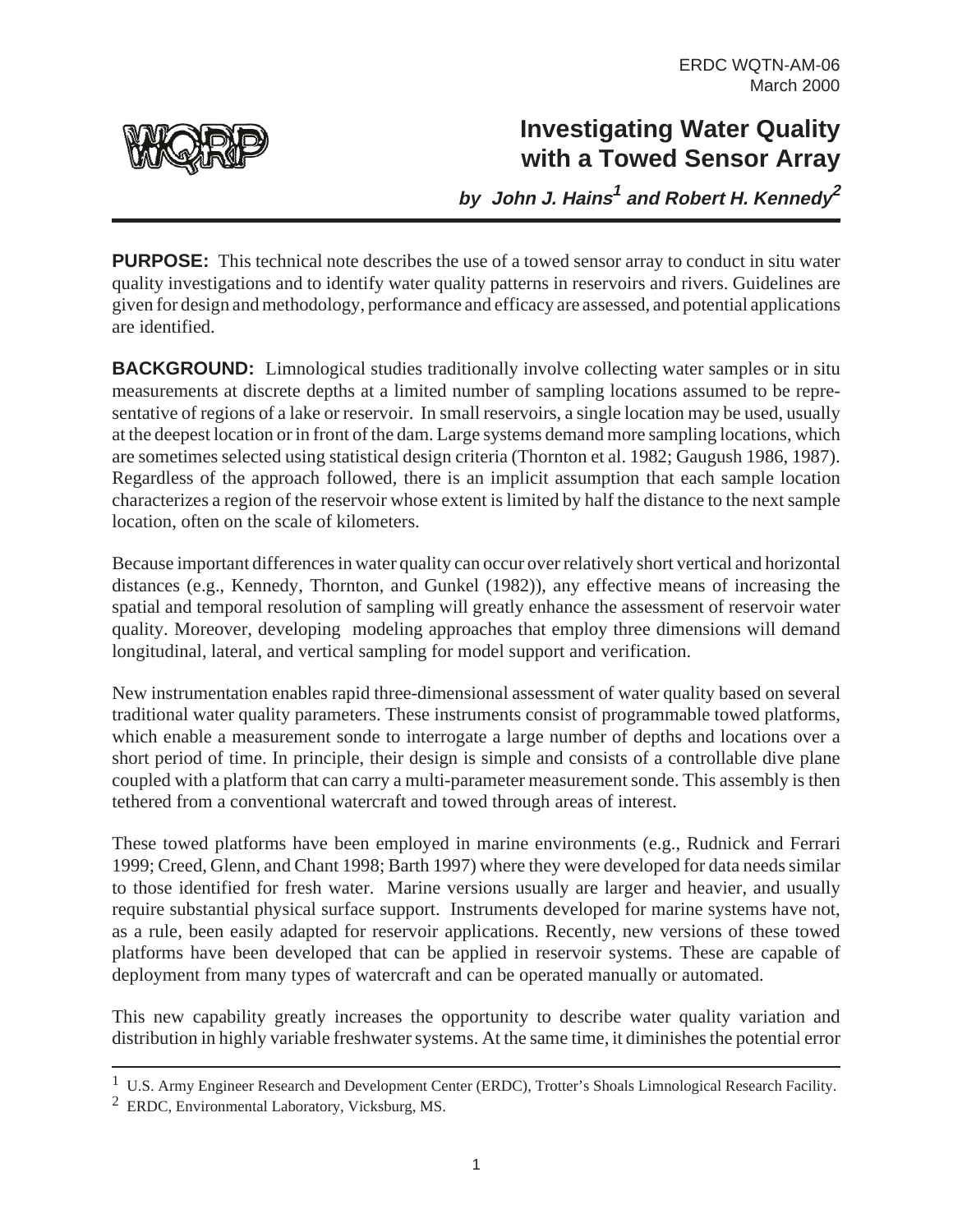associated with discrete sampling. The ability to gather fine-scale data in three dimensions is an undeniable improvement in water quality monitoring, but this new technology also has limitations and specific requirements for application. This document illustrates these uses and limitations, as well as the potential applications to reservoir water quality studies.

### **METHODOLOGY**

#### **Towed Vehicle**

**Design and Construction.** Most towed platforms capable of automated operation and data gathering have similar design features. These include a structure to house measurement instrumentation, a moveable dive plane allowing control and variation of vertical position in the water column, and additional stabilizing fins to control the motion of the platform as it is towed through the water. A means of data acquisition and management is also required.

Figure 1 illustrates the Minibat (manufactured by Guildline Instruments, Inc., Lake Mary, FL), the towed vehicle employed in this demonstration. The Minibat is a small platform suitable for one or two small instrument packages. Its size and weight allow deployment from watercraft as small as 6 m in length and by as few as two experienced personnel. The Minibat is constructed from stainless steel and consists of a dive plane (the wing), a frame in which instrumentation is mounted, a stabilizing fin assembly, and a remotely controlled servo-motor that varies the angle of the dive plane. A 50-m kevlar cable containing eight electrical lines was employed as both tether for towing and electronic control cable. The Minibat is manufactured as a single configuration, but the cable is available in a variety of custom lengths.



Figure 1. Guildline Minibat with Hydrolab water quality sonde attached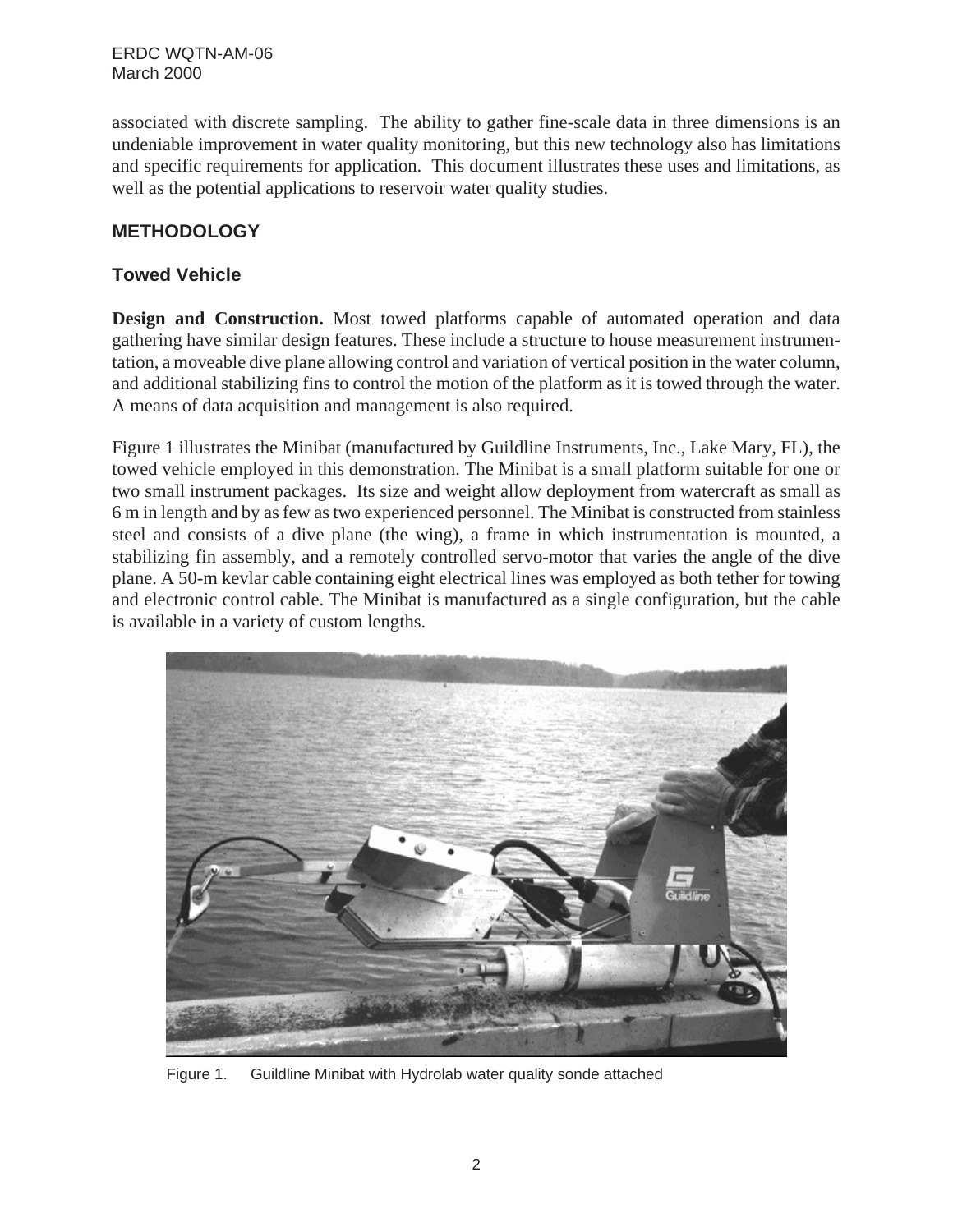**Operational Parameters.** Several positional parameters are required for both automated and manual operation of the Minibat, and for subsequent data processing. These include:

- Bottom depth.
- Depth of towed platform.
- Depth of sonde.
- Cable length (distance behind tow boat).
- Latitude and longitude.
- Time/date.

This information is acquired automatically using an integrated GPS (global positioning system) and hydroacoustic depth-sensing equipment on board the tow boat. GPS time is used as the time standard for all instrumentation and the length of the cable is used to calculate the "setback" or actual distance of the towed platform behind the boat. Software supplied by the manufacturer (Guildline Instruments, Inc. 1999) allows water depth, depth of the platform, and GPS position to be continuously logged using a notebook computer. The same program also controls the operation and position of the Minibat, and graphically displays its progress in relation to the lake surface and bottom. A commercially available Apelco marine GPS unit with integral depth-sounding capability was interfaced with the Minibat controls and the computer software (Raytheon Electronics 1998).

Although only four of the eight control lines in the cable were used by the Minibat and its controls, this demonstration did not 'hardwire' the sonde to the remaining available control lines. Because the sonde is capable of internal logging, the decision was made to employ that capability, carefully matching the time base of both platforms to ensure accurate association of the two databases. This arrangement eliminated the need for more than one notebook computer during the deployment.

**Deployment Methods.** The Minibat was deployed manually for this demonstration from a 7.6-m MonArk boat powered by a 150-hp outboard motor. Because of the research nature of this demonstration, three personnel were employed: a boat pilot for the watercraft, a computer control operator, and a cable deployment person. In practice, and once the proper configuration of this system has been determined, the control operator should also be able to deploy the cable manually. As an alternative, a slip-ring-equipped manual winch for the kevlar cable is available at extra cost and should lengthen the life of the cable as well as increase the ease of deployment. This option is also available from the manufacturer.

The procedure for each demonstration deployment involved locating a suitably large and relatively deep area of the lake, then releasing the assembly from the moving (3-5 knots) boat while carefully unspooling the cable astern. Once the maximum cable length was reached, the terminated end was secured to a cleat near the stern. Towing was attempted at speeds varying from 3 to 10 knots. However, best results were attained at speeds of 3-5 knots.

**Software Interface**. The software employed to control the position of the towed platform in the water column is capable of allowing manual or automated vertical position control. The computer displays a graphical view of the track of the platform as its vertical position varies with forward motion. The computer display also contains control 'buttons' available for real-time adjustment of vertical position or the automated parameters.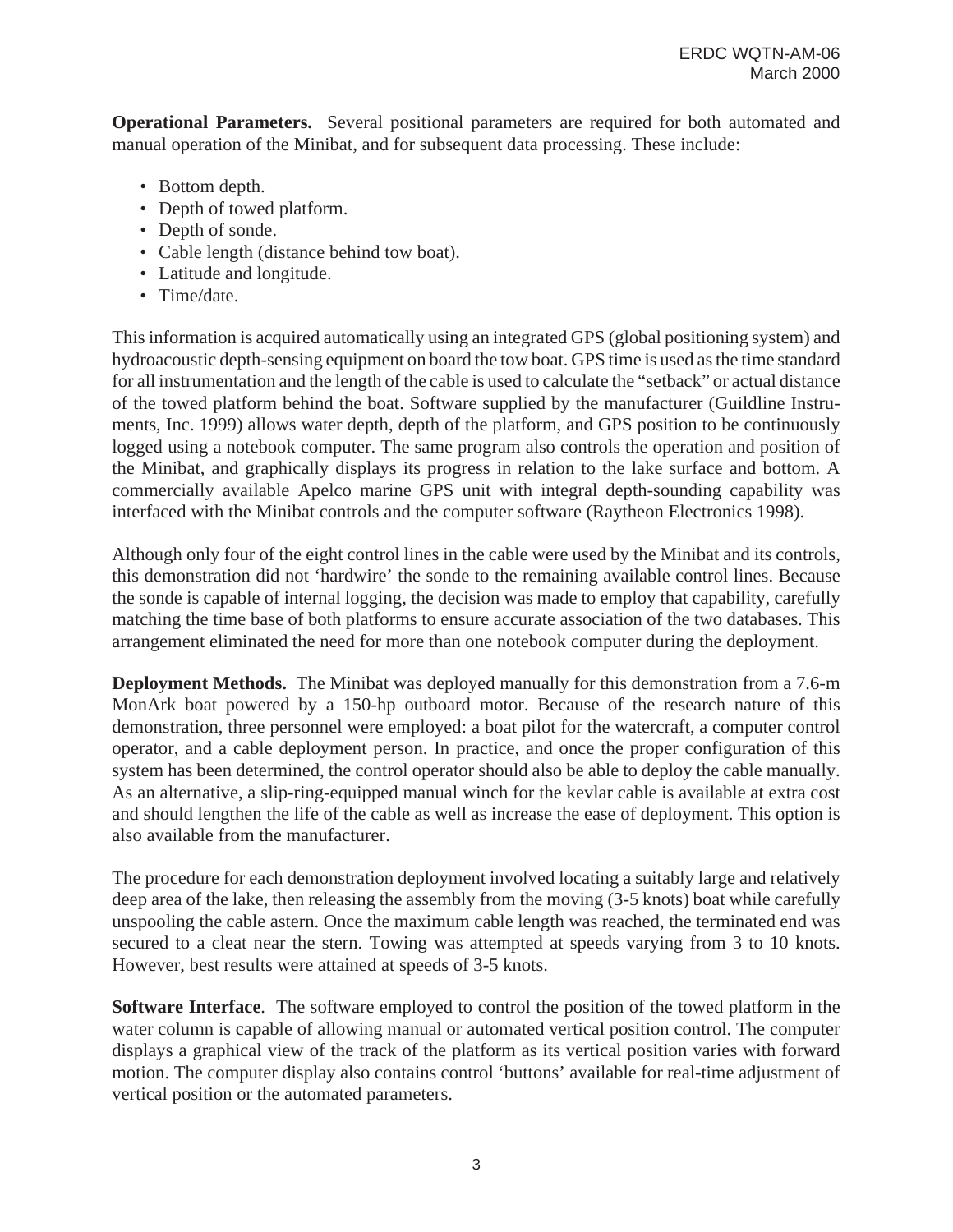The automated control features of the software were employed during this demonstration. To achieve proper descent and ascent behavior of the towed platform, the program parameters were custom adjusted for the Minibat configuration. Moreover, the Minibat was configured through careful application of trial-and-error adjustments to optimize the balance of the load and provide the desired towing behavior. For the purpose of this demonstration, the goals were to control the vertical position of the towed platform in the water column and to allow automated vertical variation (undulation).

New or modified sensor packages or changes to the study depths require careful testing of the configuration prior to deployment to ensure proper towing behavior. Once determined, however, the system behavior can be faithfully reproduced under similar conditions. Forward velocity was also an important component of performance, as is the manner in which the boat responds to the pilot. It is anticipated that each boat/platform/sonde system will require extensive testing to identify the best working configuration.

### **Water Quality Data Collection**

**Description of sonde**. Preliminary evaluations of the Minibat's performance when transporting a payload employed a Hydrolab water quality sonde (Hydrolab Corporation, Austin, TX). However, a YSI model 9620 multiparameter sonde (Yellow Springs Instruments, Yellow Springs, OH) was selected for the data collection demonstration, since it offered an appropriate suite of water quality sensors. These included:

- Time/date.
- Depth.
- Temperature.
- Dissolved oxygen concentration.
- pH.
- Specific conductance.
- Chlorophyll fluorescence.

With the exception of dissolved oxygen and chlorophyll fluorescence, the sensors on this sonde were of conventional design. The dissolved oxygen probe used a design proprietary to YSI. Instead of the conventional continuous polarographic electrode, this technology employs a pulsed technology with predicted longer life for the electrode. The probe for chlorophyll fluorescence was also a YSI design, but incorporated conventional features of other fluorescence measuring devices, including a blue LED source as an excitation source and a photo-detector designed to preferentially detect the longer wavelengths associated with the in vivo fluorescence of chlorophyll.

**Deployment method.** The sonde was programmed for internal logging for these demonstrations using a notebook computer and software provided by the manufacturer (YSI, Incorporated 1999). All parameters were programmed to log at 1-sec intervals and options for data averaging or smoothing (e.g., running average) were disabled on the assumption that 'raw' data would better enable analysis of the final data set. Once programmed, the sonde was mounted inside the frame of the Minibat using cable ties to prevent vibration and a stainless quicklink to secure it in the frame.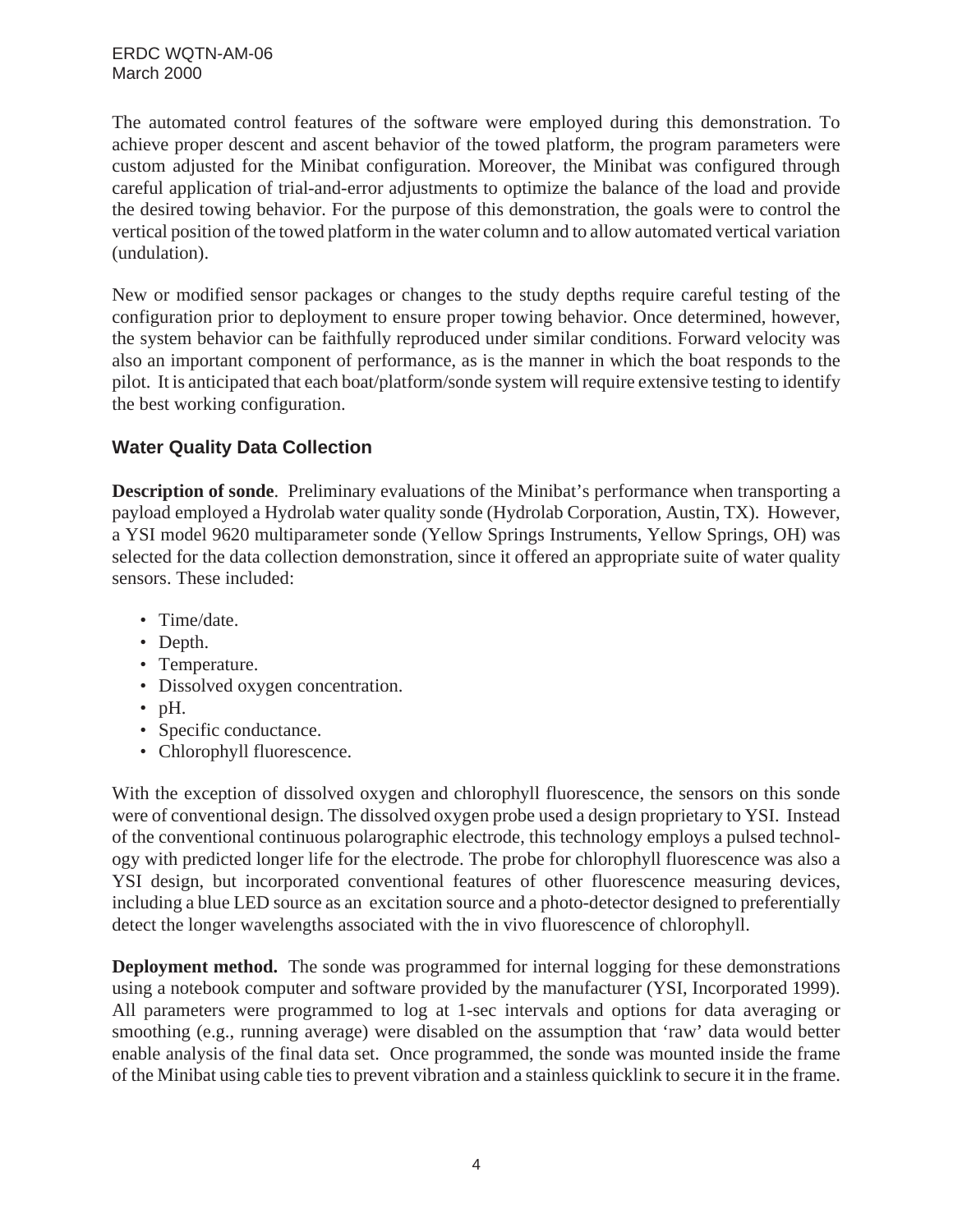The Minibat-sonde system was then checked onboard for signal continuity and control of the dive plane, then deployed overboard for the actual data collection.

**Software interface.** Because the sonde was programmed to log internally, the software interface for observing 'real-time' water quality data was not employed. Following retrieval of the Minibat/sonde assembly, the sonde was removed and downloaded using software supplied by the manufacturer (YSI, Incorporated 1999). Once downloaded, the water quality data logged during the deployment were available for analysis or display using the same software. This graphical display simultaneously plots all parameters as a time series (Figure 2). This is useful for quick identification of trends that may need further examination or for identification of depths or locations requiring additional deployments. The data were also exported in coma-delimited format allowing importation to other databases or statistical software packages.



Figure 2. Example of temporal changes in temperature, specific conductance, dissolved oxygen, depth and chlorophyll concentration recorded by the YSI sonde and displayed using the Ecowatch software interface (YSI, Incorporated 1999)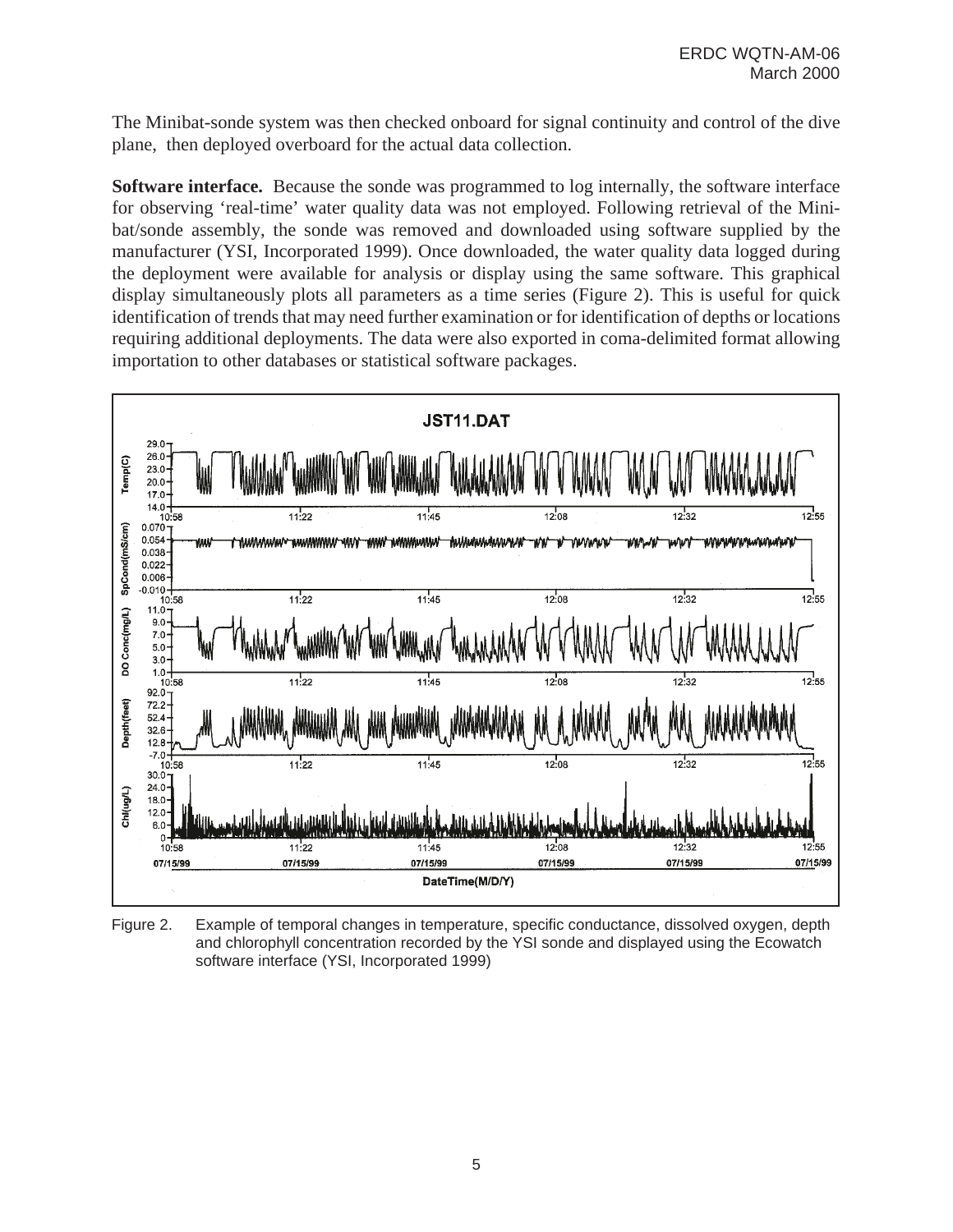# **APPLICATION**

## **Deployment Strategies**

Two basic strategies are appropriate for deploying the platform-sonde system; level flight, during which the system is maintained at a single depth, and undulating flight, for which the system is programmed to ascend and descend between pre-selected depths. In both cases, the deploying boat can follow transects (lateral or longitudinal) or predetermined courses designed to adequately cover a region of interest.

Data collected using the constant depth approach specifically allow characterization of a single depth. For example, if the depth of an interflow or of the metalimnetic zone is known, the towed platform could easily be used to collect data describing the spatial extent or variation within the depth stratum. The towed platform could also be used in this manner to follow a tracer known to occupy a certain depth stratum.

Undulating flight of the towed platform-sonde system allows depthwise data collection. Navigating a single transect (either lateral or longitudinal) would produce a two-dimensional 'snapshot' of water quality. Combining information obtained from two or more transects offers the opportunity to display data three-dimensionally. It should be noted that a depthwise subsampling of the data also allows identification of data collected at the same depth.

Field evaluations of the towed platform-sonde system followed two sample design strategies during demonstration deployments: varying or undulating the Minibat between upper and lower depth limits (a vertical range of approximately 25 m) along a longitudinal track that followed the thalweg of the reservoir; and undulating flight with repeated lateral transects throughout a region of the lake for the collection of data in three dimensions. Both strategies have potential application for a variety of limnological investigations.

#### **Data Management**

Application of this technology generates large quantities of multi-parameter data, and because it is possible to repeat a survey several times during one day, careful management of data sets is essential. Every precaution must be taken to ensure that collected data are entered into a data management system immediately following completion of surveys. Because data are spatially referenced and extremely time sensitive, even small time errors (a few seconds) can cause great errors in the location of water quality measurements. If the towed platform is in an undulating mode, these location errors are also manifested as serious errors in depth placement. Great care must be taken to correctly reference time and position in order to successfully interpret data during the analysis phase.

Two data logging configurations for the towed platform-sonde system are currently available. First, the control software and position data are logged on a real-time basis into an onboard computer. In addition, it is also possible to directly connect the measurement sonde to an onboard computer. In this configuration, both data collection processes occur simultaneously and, with additional interfacing, the system can be operated in an automatic manner, merging water quality, and control and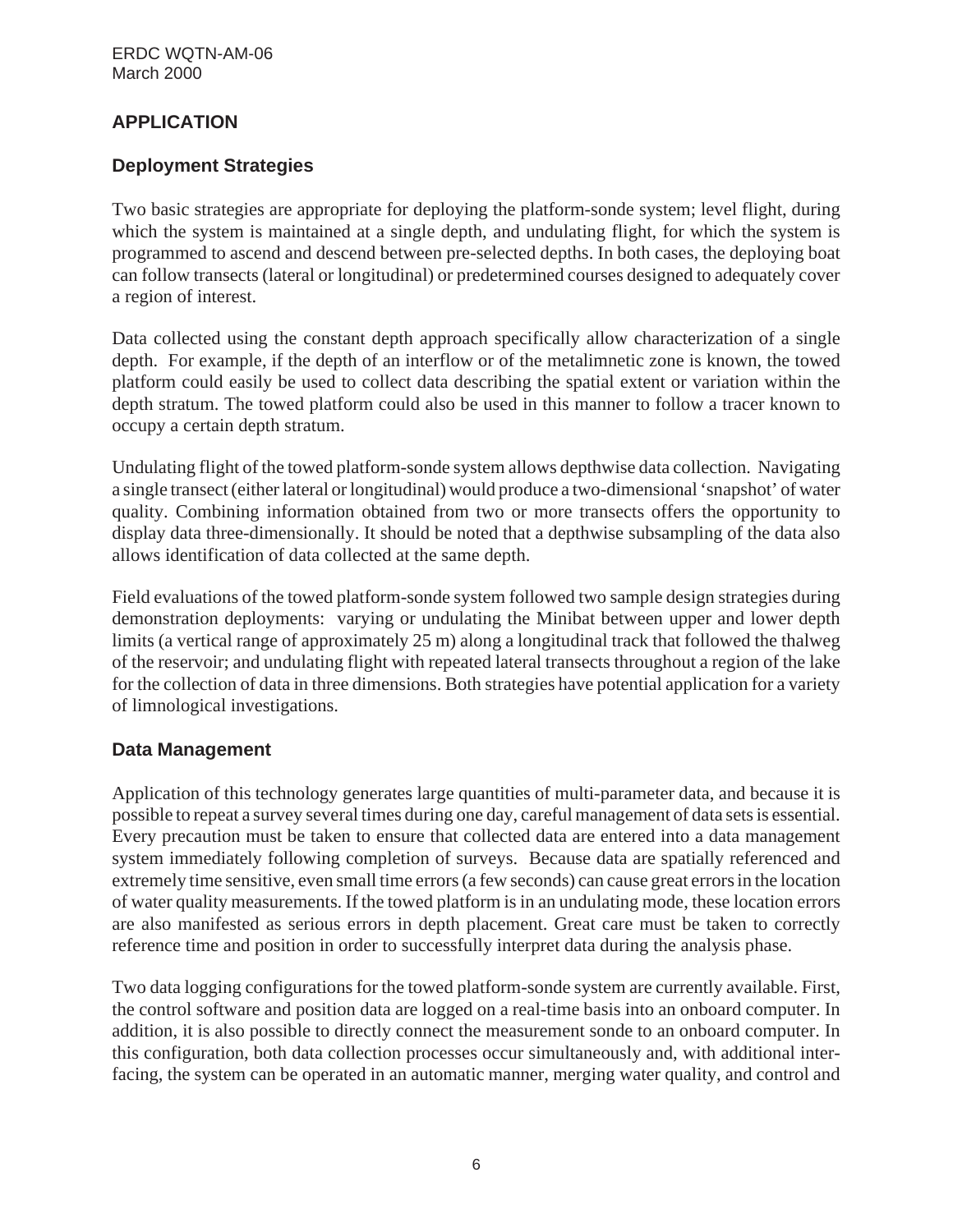position data into a single data file. This approach is technically challenging but possible and it avoids some potential errors associated with the second approach (see discussion below).

The second approach, as used for this demonstration, involves separate data collection efforts (i.e., independent logging of control and position data, and water quality data) and the merging of resulting data sets during the data management phase. In this approach, the sonde acts as the second data collection platform and its clock is set to match the time given for the GPS system. The second data collection platform is the onboard computer that logs control and position data. Each of the two platforms can export a file that is in a format capable of importation to database and statistical software. Time for each of the two data sets is used to match water quality data with control and position data. Because measurement of depth is redundant (Minibat control and sonde), the two measurements serve as an independent check on this data merging procedure, since depths should also match at each time increment.

# **GPS Post-processing**

Geographic position, bottom depth, depth of towed platform, and time/date are contained in a file created by the software supplied by the towed platform manufacturer. These data can be used to create plots for display of the tow history or exported to a database for further analysis. However, there is intentional error in the position data, which must be corrected through post-processing. The process is relatively simple and consists of downloading the position data for a fixed 'community base station' and then subtracting out the variance for the community base station. Post-processing the data in this manner will ensure increased position accuracy.

# **PERFORMANCE**

# **Towed Vehicle**

**Hardware selection.** The type of boat, the choice of water quality sonde, the length of the cable, and the means of deployment from the boat are all important considerations. It is not recommended that a towed platform be deployed from a small craft. This demonstration employed a 7.6-m, metal-hulled boat with a cabin and 150-HP motor. While this boat was more than adequate for demonstration trials, this experience indicates that the deployment could have been equally successful using a boat as small as 5.0-5.5 m in length. The mass of the hull and the power of the engine will be the primary factors contributing to a successful deployment. If deployment is accomplished manually, sufficient deck space for proper handling of the cable will be required. The kevlar cable is very strong but can be damaged if twisted or kinked while supporting the load of a towed platform.

The size and weight of the water quality sonde are also important factors influencing vehicle performance. Initial trials showed that a heavy sonde tended to unbalance the towed platform and influence controllability. Successful deployment eventually required compensating for buoyancy with flotation attached to the sonde to render it neutrally buoyant.

Cable length is specified during the construction of the towed platform and is determined by the maximum depth desired during deployment. Longer cables can still be towed at shallow depths but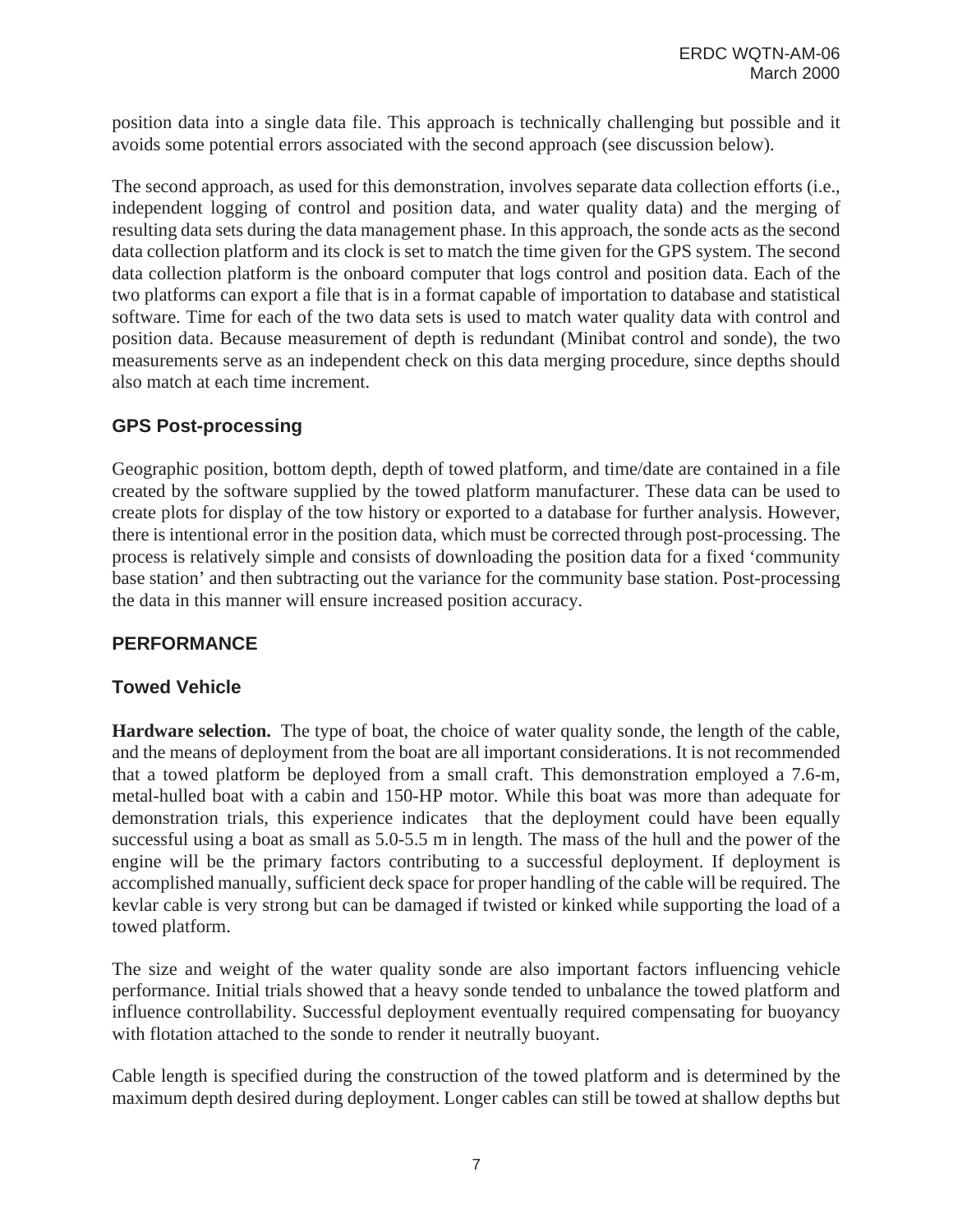are a cost consideration. This demonstration employed a 50-m cable that was sufficient to carry the platform to depths of over 40 m, although most data were collected from depths less than 30 m.

The towed platform was deployed from the stern on one side of the boat. Although a more balanced position would have been from the center of the stern, the side position avoided interference of the cable with the outboard engine. Once in the water, the platform must be kept in motion during all phases of deployment, including during release and retrieval, for it to maintain vertical position.

**Control surfaces and initial settings**. The configuration of the towed platform is critical for successful deployment. Care must be taken to ensure that once at depth, the platform can successfully return to the surface. Trials for each new configuration are necessary to optimize the relative positions of all control surfaces, including the main dive plane and the angle of the stabilizing fins. Approximately one full day was required during this demonstration to optimize these settings by trial and error. Once the physical configuration is set, the automated control settings can be optimized based on the requirements of the study.

**Ease of use**. While it is essential to optimize the vehicle's physical configuration and automated controls for successful operation, additional considerations were identified during this demonstration trial. The towed platform tends to dive at a steeper angle than during its ascent. The potential hazards resulting from unexpectedly rapid dives, particularly in shallower waters, are obvious. This effect, while disconcerting initially, was partially controlled by careful configuration of the dive plane angles, the sonde balance, and the control settings. An additional means of controlling this problem is to set the angle of stabilizing fins to minimize the tendency to dive or to vary the attachment point of the tow cable, thus affecting the balance.

Submerged objects such as standing trees, old bridges, etc., pose another potential hazard in reservoirs. The software can be set to avoid the bottom but this control depends on the depth sounder to correctly resolve such objects. It is possible for the bottom elevation to rise suddenly and for the controls not to be able to respond quickly enough. Conservative operation is recommended, whereby the operator carefully monitors bottom depths and the behavior of the towed platform, ready to manually override the controls and bring the unit to the surface if necessary. The control software and hardware both allow this capability.

**Balance and stability.** The towed package is best deployed for the first time with little or no load attached. This allows new operators to concentrate on learning the system and how the platform tends to behave with no load. By incrementally adding and changing loading on the towed platform, operators can identify the loading factors to which the platform is most sensitive.

Once the operating parameters have been identified, other factors such as forward velocity can also affect the behavior of the system. Greater velocity made the towed platform perform with less stability. Programmed increases in depth proceeded with disproportionately greater rates and the programmed maxima and minima for depth tended to be overshot under greater forward velocity. Rapid changes in depth were detrimental to water quality measurements using instruments with slow response times (see below).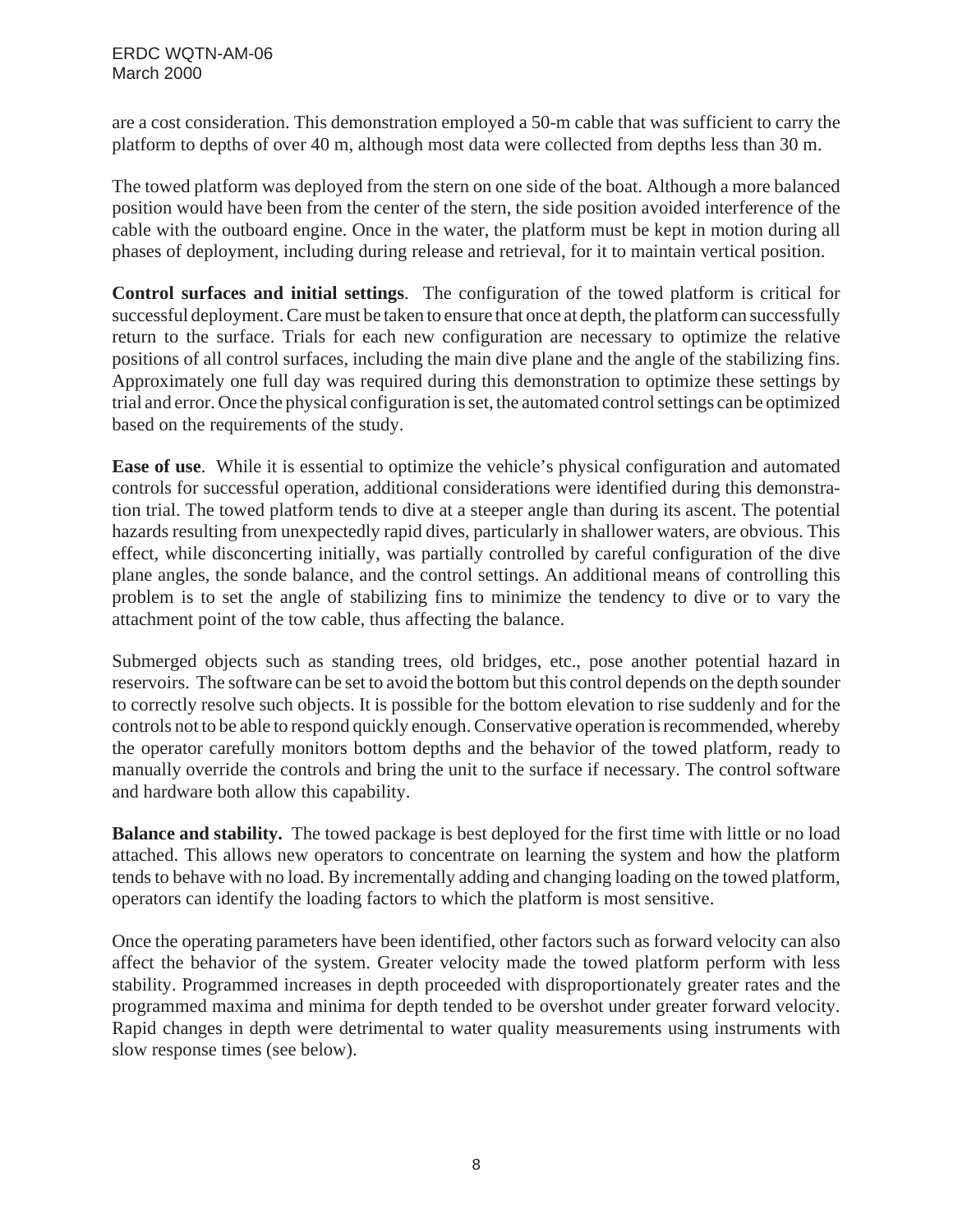Control software contains a number of adjustable parameters that modify the rate of change for ascending and descending functions. Relationships between some of these parameters are not intuitive, but much of the control is available by modifying just a few of the most important parameters, particularly the upper and lower depth limits. Some control is possible through management of boat speed, although below a critical velocity (approximately 3 knots) the towed platform did not respond well, or slowly at best. The demonstration data were gathered at speeds of approximately 4 knots.

As expected for hydrodynamic systems, beyond some limit the behavior of the system is unstable. This instability is manifested as excessively steep ascents and descents. In extreme conditions system instability concluded with the towed vehicle becoming inverted with complete loss of control. A more forward position of the tether attachment seemed to result in greater stability. The control configuration supplied from the factory is a recommended starting configuration.

Under normal operation, descents to greater depths tended to occur more quickly than ascents to the shallower depth limit. Figure 3 displays data collected using an optimized configuration with specified depth limits of 5 and 20 m. Figure 3 is a time-series plot of towed platform depth. Assuming constant velocity, distance could be substituted for the time axis. Ideal behavior would have been represented by a sinusoidal pattern exactly meeting the 5- and 20-m depth limits. As shown in the lower panel of Figure 3, the control program depth limits were approximately met, although they were usually exceeded or 'overshot.' This tendency was more severe if the forward speed of the watercraft was increased without some compensating modifications to the control program. Figure 3 also shows that the descent to greater depth occurred at a rate nearly twice as great as the ascent to the shallower depth. This important factor greatly affected data analysis.

Except under very controlled forward velocities, a constant depth for the towed platform was difficult. Constant depth was more easily maintained for shallower depths owing to the steeper tow angle if the platform was at a greater depth. Constant depth was relatively easy to achieve either automatically or manually for depths to 15 m and at speeds of approximately 3 to 4 knots.

#### **Water Quality Sonde**

Sensor response to changing water quality conditions was evaluated in J. Strom Thurmond Lake. This was accomplished by comparing data collected from a stationary boat on the previous day using traditional profiling techniques and those collected near the same location using the Minibatsonde system. Resultant profile data for selected variables and corresponding data collected during both ascent and descent of the Minibat-sonde system are presented in Figure 4. It should be noted that profile data for chlorophyll concentrations were not collected.

The temperature sensor responded relatively rapidly with changes in depth; however, the slower rate of ascent allowed more accurate estimates than those obtained during the more rapid descent. The result was a pronounced hysteretic effect (Figure 4). Differences between the ascending estimates and profile data may reflect temporal changes or may be due to the averaging of temperatures over short depth intervals (due to the ascending movement of the sonde).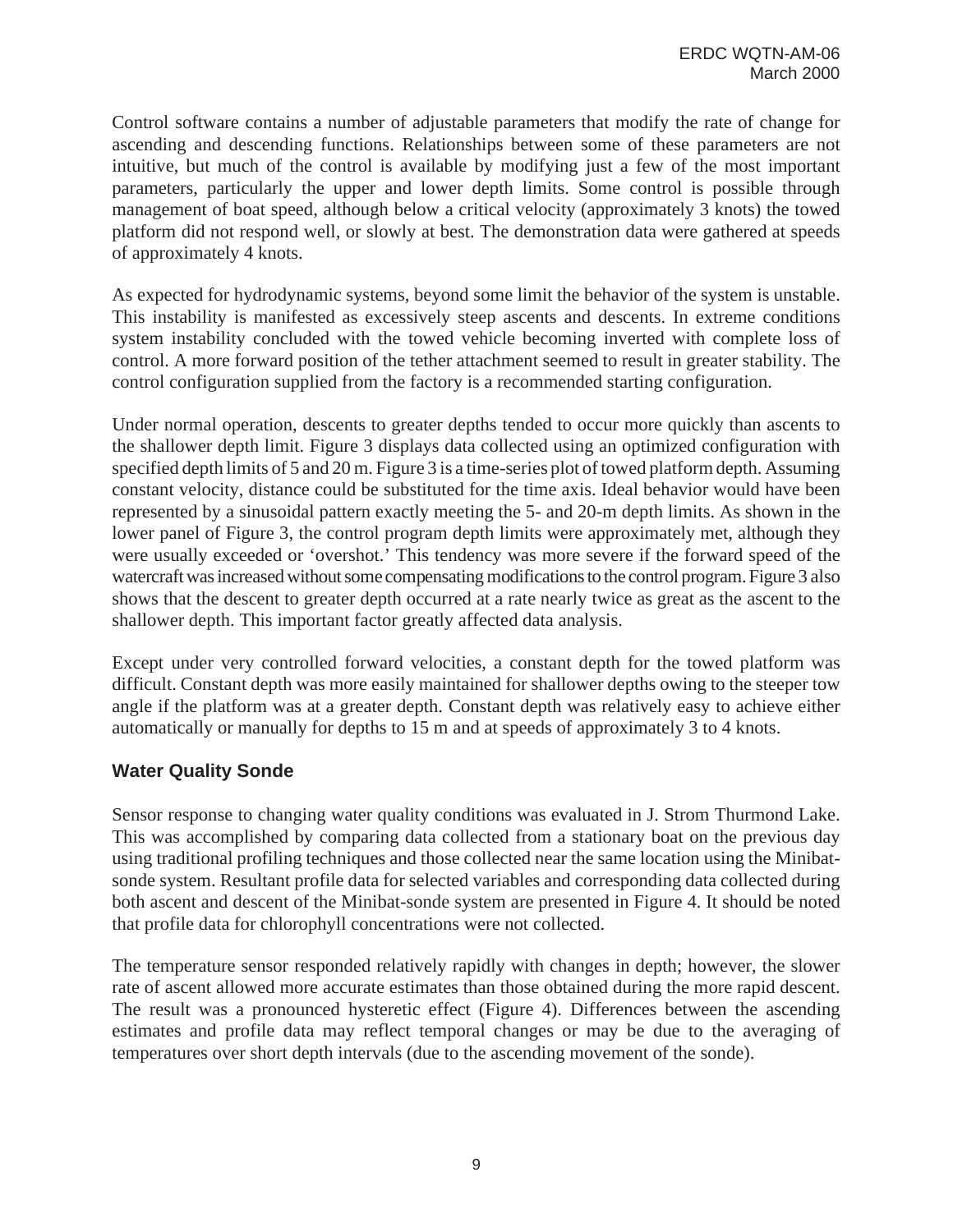ERDC WQTN-AM-06 March 2000



Figure 3. Changes in vehicle depth during a 1-hr deployment of the Minibat in J. Strom Thurmond Lake (upper). Changes in vehicle depth are also displayed on an expanded scale (lower) during two cycles of ascent and descent. Ascending and descending rates averaged 0.53 m/sec and 0.92 m/sec, respectively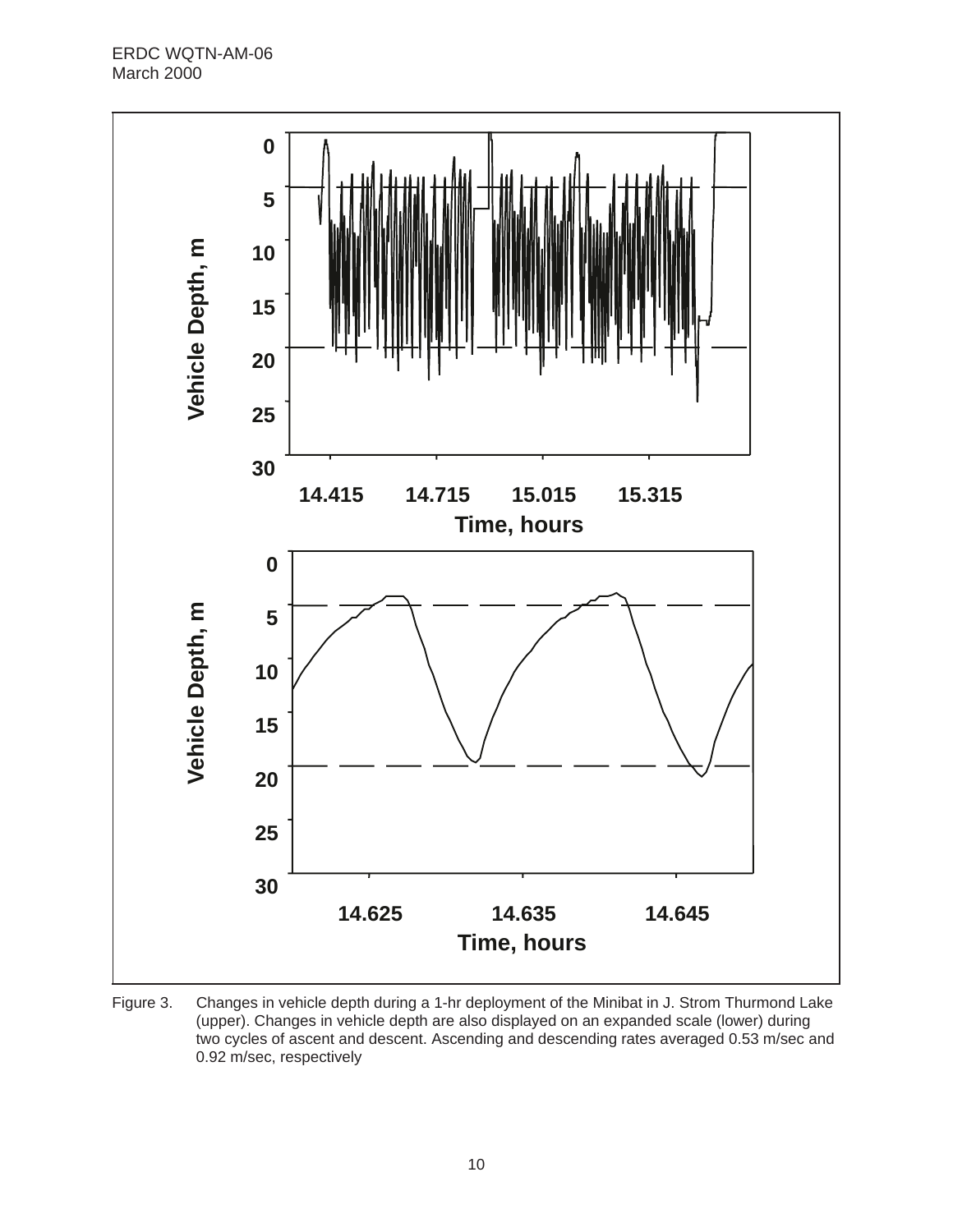

Figure 4. Correspondence between temperature (upper left), specific conductance (upper right), dissolved oxygen (lower left) and chlorophyll concentration (lower right) measured in profile at Station 20 in J. Strom Thurmond Lake and using the YSI sonde towed on the Guildline Minibat in the vicinity of Station 20. Profile data for chlorophyll concentration were not collected. Values measured during ascent and descent are identified by squares and circles, respectively

The specific conductance sensor responded rapidly to changing conditions and is well-suited to the towed platform approach to water quality studies (Figure 4). It is reasonable to conclude that the principle of the measurement of specific conductance and the fact that specific conductance is not highly variable resulted in close correspondence with the profile data. While there are clear differences between data collected during descending and ascending data, both are within  $\pm 2 \mu S$  of the profile value. This is within the range of variability commonly observed for such instruments.

Correspondence between values of dissolved oxygen concentration measured during profile sampling and those obtained by the Minibat-sonde system on either ascent or descent was limited (Figure 4). The slow response of the dissolved oxygen probe was clearly a severe limitation to the collection of accurate data in rapidly changing environments. The rate at which the towed platform moves between regions of differing dissolved oxygen concentration far exceeded the rate at which the sensor could respond. Current technology in the design of dissolved oxygen sensors does not provide a sufficiently rapid response for such applications. To compensate for this lack of rapid response, either much slower rates of change in depth or tows at constant depth must be employed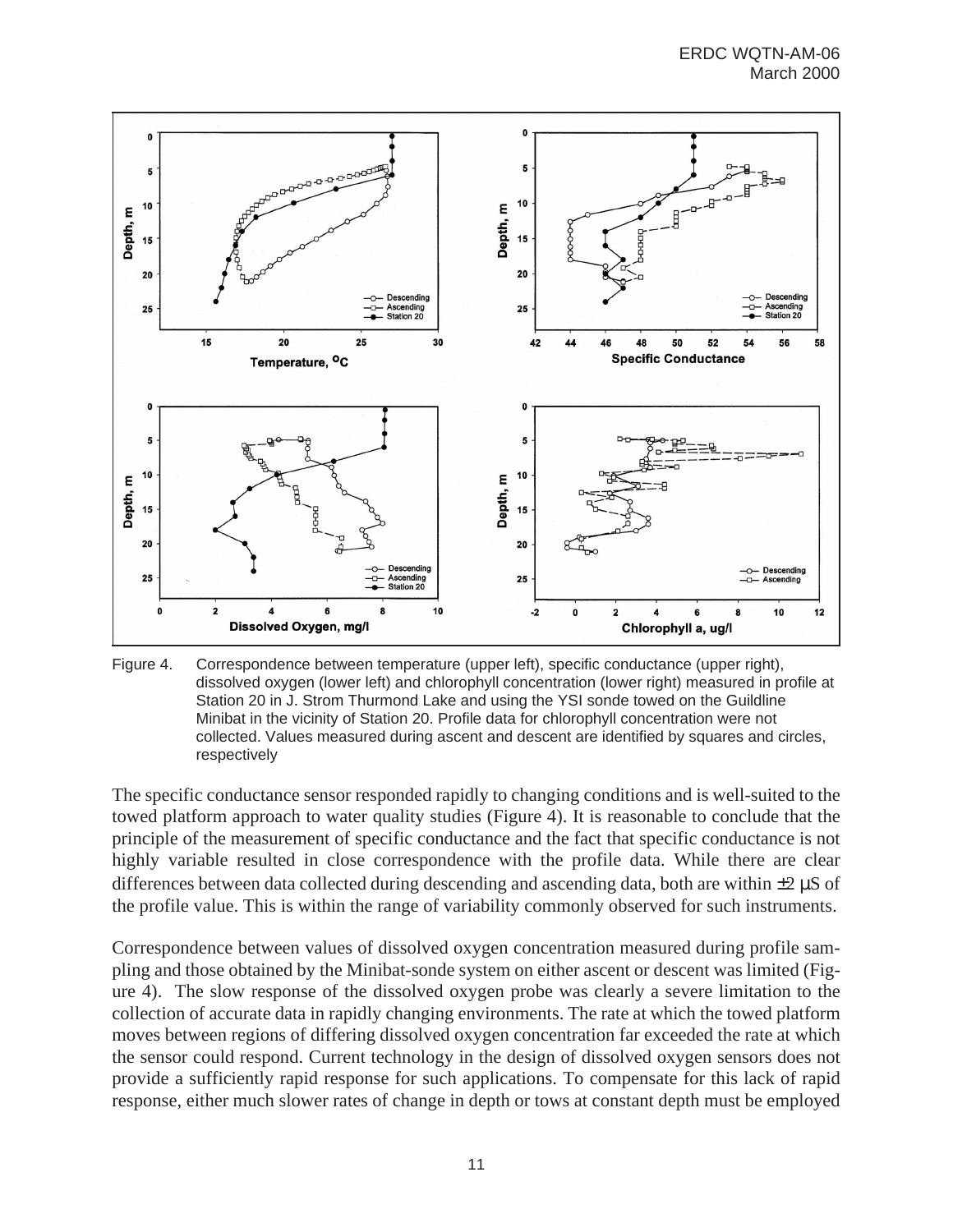if water quality is to be described accurately. In situations requiring dissolved oxygen characteristics in three dimensions, the towed platform can still be useful, but its rate of 'undulation' would have to be greatly decreased. However, multiple tows at different depths may be the best approach to data collection in such situations.

Chlorophyll fluorescence could not be compared to profile data since the latter data were not collected. Alternatively, ascending and descending data were compared to assess sensor performance under the assumption of similarity between both types of data. While exhibiting considerable variability, there was strong correspondence between consecutive ascending and descending fluorescence profiles (Figure 4). A rapid response would be anticipated since optical sensors do not require a period of equilibration.

For most of the data comparisons, although the 'undulation' of the towed platform is capable of rapid ascent and descent, its performance is capable of exceeding the capacity of water quality sensors to respond rapidly enough. This is particularly true for dissolved oxygen sensors. Chlorophyll fluorescence, conductivity, and depth responded most quickly. These parameters could reliably respond to rapid changes in water quality conditions. It is assumed that any other optical sensor such as turbidity could, in theory, also respond quickly, although actual field tests would still need to be performed.

# **EXAMPLE APPLICATIONS**

### **Longitudinal Transect**

The Minbat-sonde system was first demonstrated in R. B. Russell Lake, SC and GA. Deployment involved towing the system along a longitudinal transect extending from the forebay to a location approximately 9 km upstream (Figure 5). The transect closely followed the thalweg, although the flexibility of the approach would have allowed a more circuitous route if necessary. Traversing the transect resulted in the collection of over 50 ascending profiles and required approximately 1 hr. Based on prior experiences, the same duration of effort would have allowed traditional profile data collection at only three discrete locations.



Figure 5. Longitudinal transect (bold line) along the thalweg (thin line) in the downstream reach of Richard B. Russell Lake. Locations based on GPS navigational information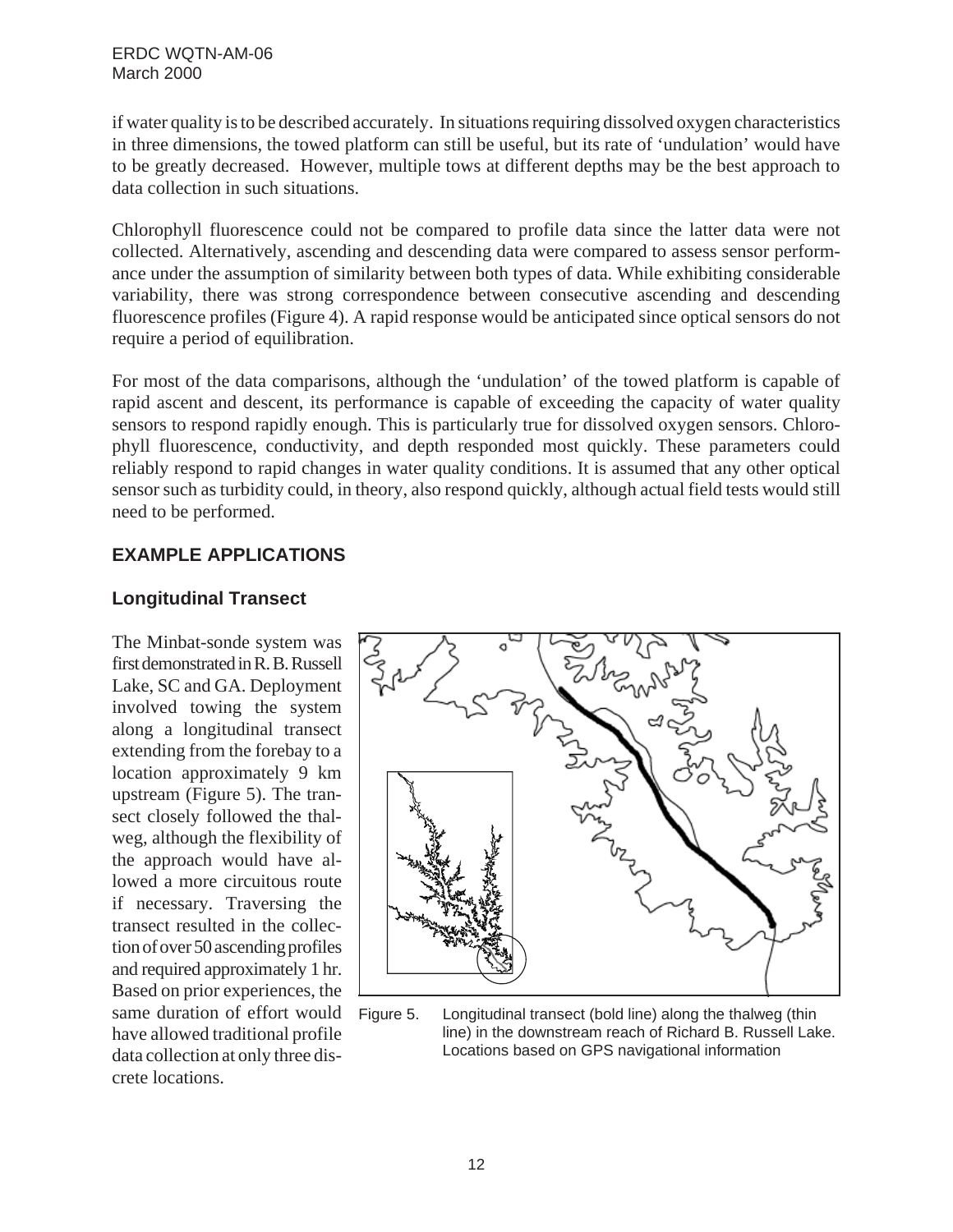Data collected during this effort illustrate the potential advantages of the approach. Temperature and chlorophyll concentrations were "mapped" by interpolating observations collected during the deployment using the contouring program Surfer (Golden Software, Inc. 1995). As was noted above, only data for periods of ascent were used to reduce errors associated with slow sensor responses during descent. The data allowed depthwise description of the thermocline and associated concentrations of chlorophyll along the transect (Figure 6).



Figure 6. Depth distribution of temperature and chlorophyll concentration along a longitudinal transect in the downstream reach of Richard B. Russell Lake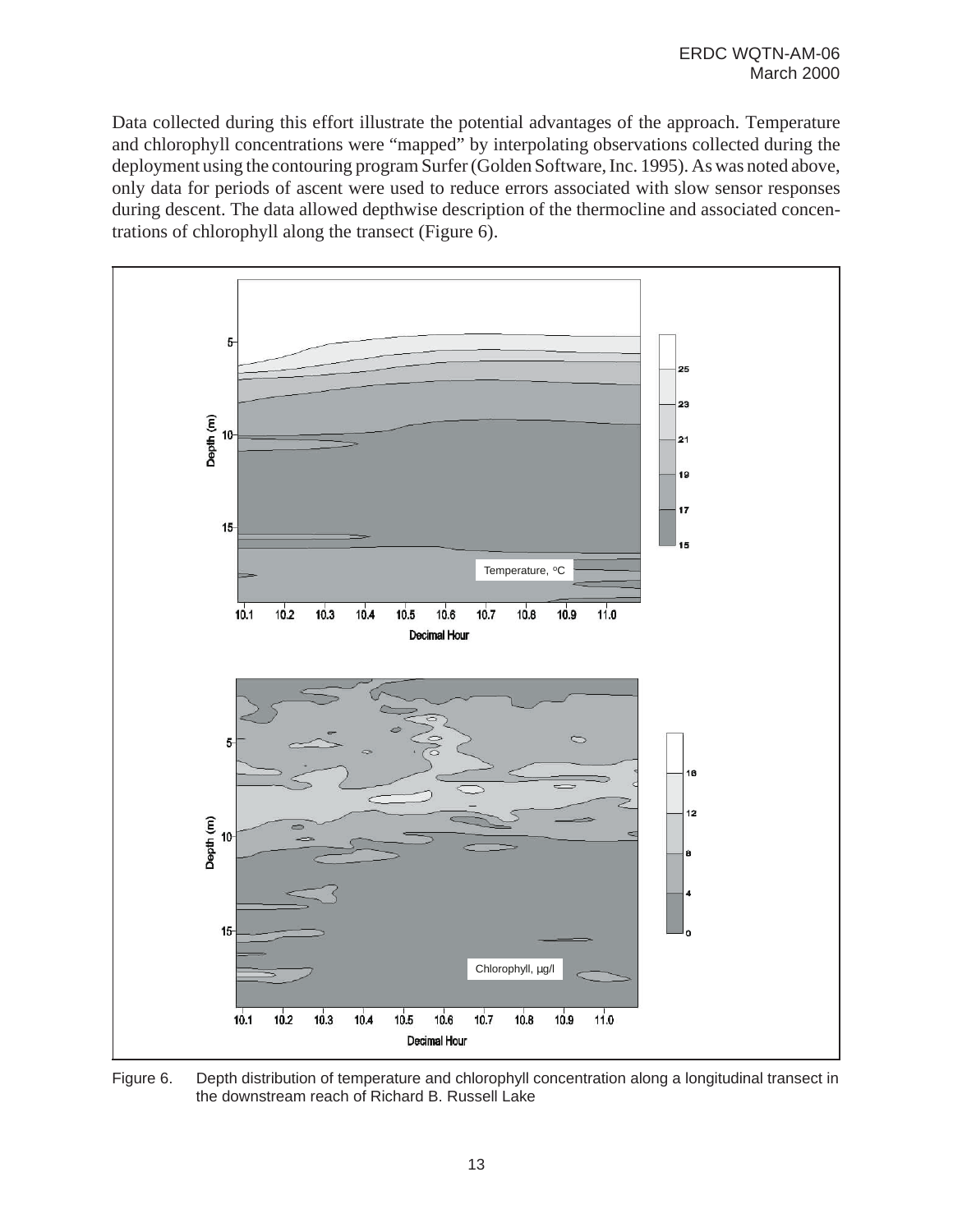#### **Lateral Transects**

The utility of the Minibat-sonde system for collecting three-dimensional water quality data was demonstrated in the forebay of J. Strom Thurmond Lake, SC. The sample design involved the

establishment of a series of lateral transects (Figure 7) and undulating movement by the Minibat-sonde system. Automatic depth control was selected for the purposes of the demonstration and the shallower near-shore or littoral zone areas were not included.

Resultant data were subsampled by 1-m depth strata for ease of analysis using Surfer. The depth ranges were selected to provide adequate data density. In Figure 8 the various interpolated estimates of the data distributions are displayed. In this example, clear trends in the spatial (both vertical and horizontal) distribution of chloro-



Figure 7. Lateral transects (bold line) in the downstream reach of J. Strom Thurmond Lake. Locations based on GPS navigational information

phyll fluorescence were observed. While limited to a visual comparison, there is marked correspondence in the locations of the chlorophyll maxima between depth strata, indicating a degree of internal consistency assessment. These data document the occurrence of important water quality trends in this region of the lake. These include pronounced vertical stratification and horizontal heterogeneity of phytoplankton communities.

**POINTS OF CONTACT:** For additional information, contact Dr. John J. Hains, ERDC, Trotter's Shoals Limnological Research Facility, (864) 447-8561, *jhains@infoave.net*, Dr. Robert H. Kennedy, ERDC, Waterways Experiment Station, (601) 634-3659, *kennedr@wes.army.mil,* or the managers of the Water Quality Research Program, Dr. John Barko, (601) 634-3654, *barkoj@wes.army.mil*, and Mr. Robert C. Gunkel, Jr., (601) 634-3722, *gunkelr@wes.army.mil*. This technical note should be cited as follows:

Hains, J. J., and Kennedy, R. H. (2000). "Investigating water quality with a towed sensor array," Water Quality Technical Notes Collection (ERDC WQTN-AM-06), U.S. Army Engineer Research and Development Center, Vicksburg, MS. *www.wes.army.mil/el/elpubs/wqtncont.html*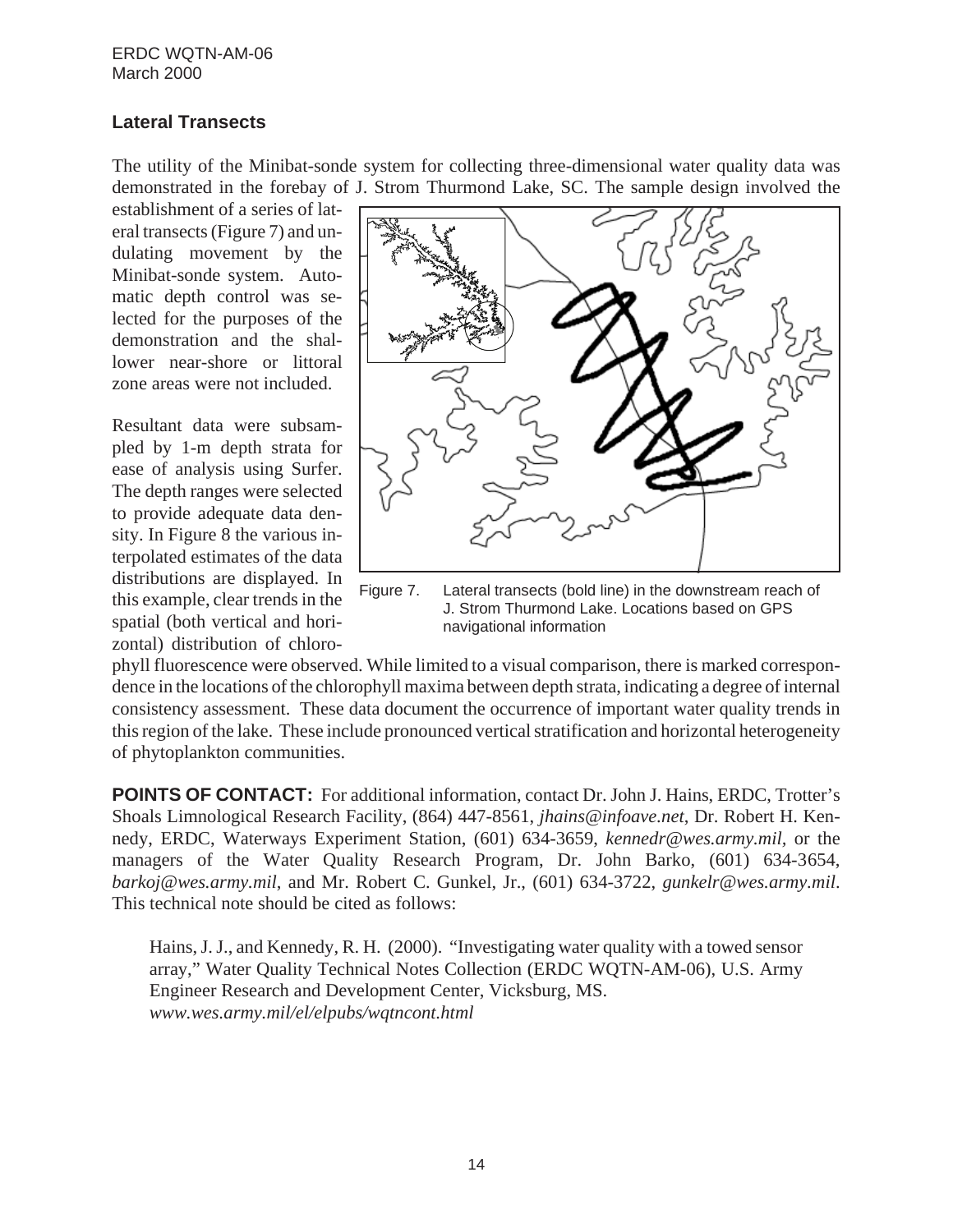

Figure 8. Navigational track on J. Strom Thurmond Lake (upper left), and the distributions of integrated chlorophyll concentrations for the 6- to 7-m, 7- to 8-m, 8- to 9-m, 9- to 10-m, 10- to 11-m and 11- to 12-m strata